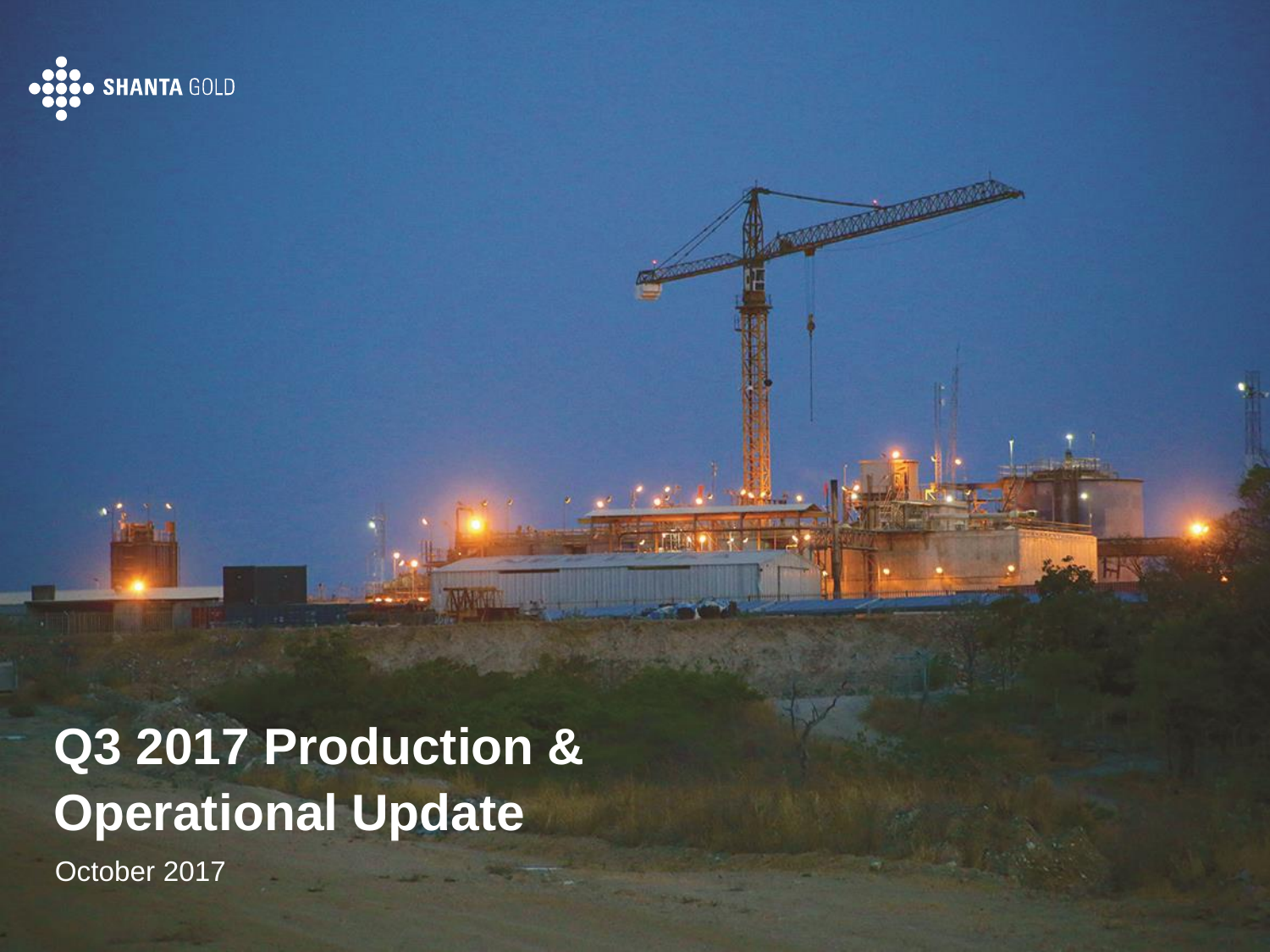### **Disclaimer**

**This Document comprises an institutional update presentation (the "Presentation") which has been prepared by and is the sole responsibility of Shanta Gold Limited (the "Company").** This Presentation does not constitute or form part of an admission document, listing particulars or a prospectus relating to the Company or any offer for sale or solicitation of any offer to buy or subscribe for any securities nor shall it or any part of it form the basis of or be relied on in connection with, or act as any inducement to enter into, any contract or commitment whatsoever or constitute an invitation or inducement to engage in investment activity under section 21 of the UK Financial Services and Markets Act 2000. This presentation does not constitute a recommendation regarding any decision to sell or purchase securities in the Company.

Notwithstanding the above, in the United Kingdom, this Presentation is only being given to persons reasonably believed by the Company to be investment professionals within the meaning of paragraph (5) of Article 19 persons in the business of disseminating information within the meaning of Article 47 of the Financial Services and Markets Act 2000 (Financial Promotion) Order 2005 (SI 2005/1529) or to high net worth companies or unincorporated associations within the meaning of paragraph (2)of Article 49 of the Financial Services and Markets Act 2000 (Financial Promotion) Order 2005 (SI 2005/1529), and the Proposed Offer will only be available to such persons who are also qualified investors within the meaning of section 86(7) FSMA purchasing as principal or in circumstances under section 86(2) FSMA. This Presentation is only being sent to persons reasonably believed by the Company to be investment professionals or to persons to whom it may otherwise be lawful to distribute it. If you are not such a person (i) you should not have received this Presentation and (ii) please return this Presentation to the Company's registered office as soon as possible and take no other action. If you are not such a person you may not rely on or act upon matters communicated in this Presentation. By accepting this Presentation the recipient represents and warrants that they are a person who falls within the above description of persons entitled to receive this Presentation.

#### **This document has not been approved by an authorised person under Section 21 of the Financial Services and Markets Act 2000 ("FSMA").**

This Presentation is not intended to be distributed, or passed on, directly or indirectly, to any other class of person and in any event under no circumstances should persons of any other description rely or act upon the contents of this Presentation. This Presentation and its contents are confidential and must not be distributed or passed on, directly or indirectly, to any other person. This presentation is being supplied to you solely for your information and may not be reproduced, further distributed or published in whole or in part by any other person.

No representation or warranty, express or implied, is made or given by or on behalf of the Company, its advisers or any of their respective parent or subsidiary undertakings or the subsidiary undertakings or the subsidiary of any such parent undertakings or any of the directors, officers or employees of any such person as to the accuracy, completeness or fairness of the information or opinions contained in this Presentation and no responsibility or liability is accepted by any person for such information or opinions or for any liability, howsoever arising (directly or indirectly) from the use of this Presentation or its content or otherwise in connection therewith. No person has been authorised to give any information or make any representations other than those contained in this Presentation and, if given and/or made, such information or representations must not be relied upon as having been so authorised. The contents of this Presentation are not to be construed as legal, financial or tax advice.

#### **The information has not been verified nor independently verified by the Company's advisers and is subject to material updating, revision and further amendment.**

The Company has not been, and will not be, registered under the United States Investment Company Act of 1940, as amended, and investors will not be entitled to the benefits of that Act. Neither this Presentation nor any copy of it may be taken or transmitted into the United States of America or its territories or possessions (the "United States"), or distributed, directly or indirectly, in the United States, or to any U.S Person as defined in Regulation S under the Securities Act 1933 as amended, including U.S resident corporations or other entities organised under the laws of the United States or any state there of or non-U.S branches or agencies of such corporations or entities or into Canada, Australia, Japan, or the Republic of Ireland. Neither this Presentation nor any copy of it may be taken or transmitted into or distributed in Canada, Australia, Japan, or the Republic of Ireland, or any other jurisdiction which prohibits the same except in compliance with applicable securities laws. Any failure to comply with this restriction may constitute a violation of United States or other national securities law. Forward-Looking Statements. Information contained in this Presentation may include 'forward-looking statements'. All statements other than statements of historical facts included herein, including, without limitation, those regarding the Company's financial position, business strategy, plans and objectives of management for future operations (including development plans and objectives relating to the Company's business) are forward-looking statements.

Such forward-looking statements are based on a number of assumptions regarding the Company's present and future business strategies and the environment in which the Company expects to operate in future. Actual results may vary materially from the results anticipated by these forward-looking statements as a result of a variety of factors. These forward-looking statements speak only as to the date of this Presentation and cannot be relied upon as a guide to future performance. The Company expressly disclaims any obligation or undertaking to disseminate any updates or revisions to any forward-looking statements contained in this Presentation to reflect any changes in its expectations with regard thereto or any change in events, conditions or circumstances on which any statement is based.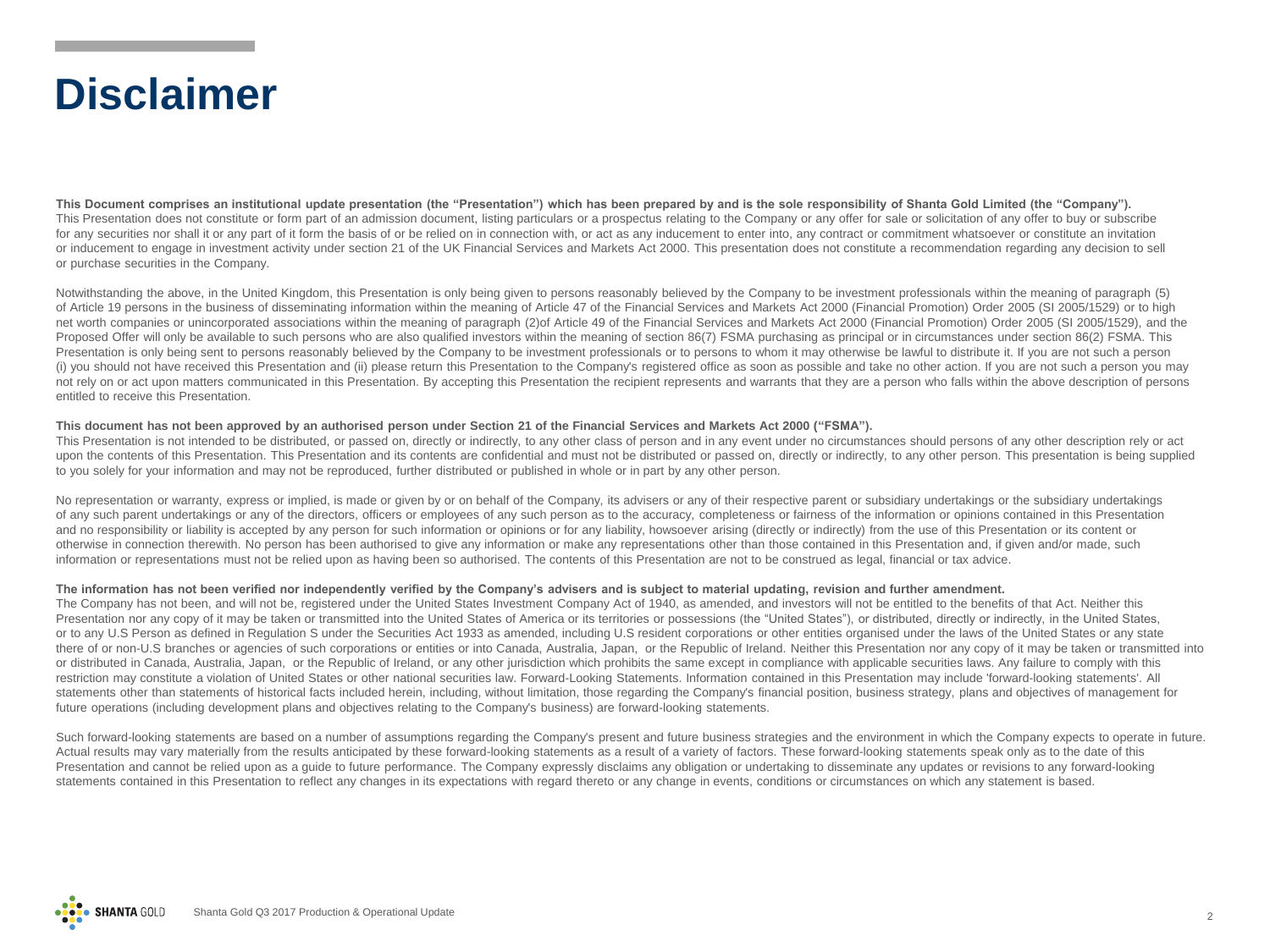## **Shanta Gold − key highlights**

### **Shanta highlights**

- 1. **3 rd largest gold producer** in Tanzania at New Luika Gold Mine (2016: 87,713 oz)
- 2. **Low AISC:** 2016: US\$661/ oz, Q2 2017 US\$822/ oz
- 3. **Revised Mine Plan (Mar 2017):** 
	- 514 koz Life of Mine reserves to 2023
	- **NPV: US\$143 million** (US\$1,300/oz, 8%)<sup>1</sup>
	- 5-year AISC of US\$775/oz <sup>1</sup>
- 4. Significant resources of **824 koz<sup>2</sup> outside the mine plan**
- 5. Updating Singida historic resource<sup>3</sup> , Shanta's **2 nd asset**
- 6. 2017 guidance: approximately 80,000 at AISC of US\$800/oz
- 7. Strong cash flow: US\$30 m EBITDA in Q1-Q3 2017 (**US\$50 m EBITDA in FY2016**);<sup>5</sup> and
- 8. Upside through new strategy and upcoming **value catalysts**

- 1. Based on revised mine plan (23 March 2017, updated for US\$1,300/ oz) adjusted for impact of higher royalties (6%) and clearing fee (1%)
- 2. Including Nkuluwisi of 141k oz
- 3. Not JORC 2012 compliant
- 4. 80-85,000 oz guidance originally included a contribution from the Singida pilot plant which is on hold
- 5. 2017 YTD EBITDA excludes US3m of one-time restructuring costs

**Annual gold production ('000oz)**



#### **Summary Capitalisation**

| Share Price (GBP) <sup>1</sup> | 3.2p            |
|--------------------------------|-----------------|
| Market capitalisation          | <b>US\$33 m</b> |
| Net debt $2$                   | <b>US\$46 m</b> |
|                                |                 |
| <b>Enterprise Value</b>        | <b>US\$78 m</b> |
| 2016 EBITDA                    | <b>US\$50 m</b> |

1. As of 17 October 2017

2. As of 30 September 2017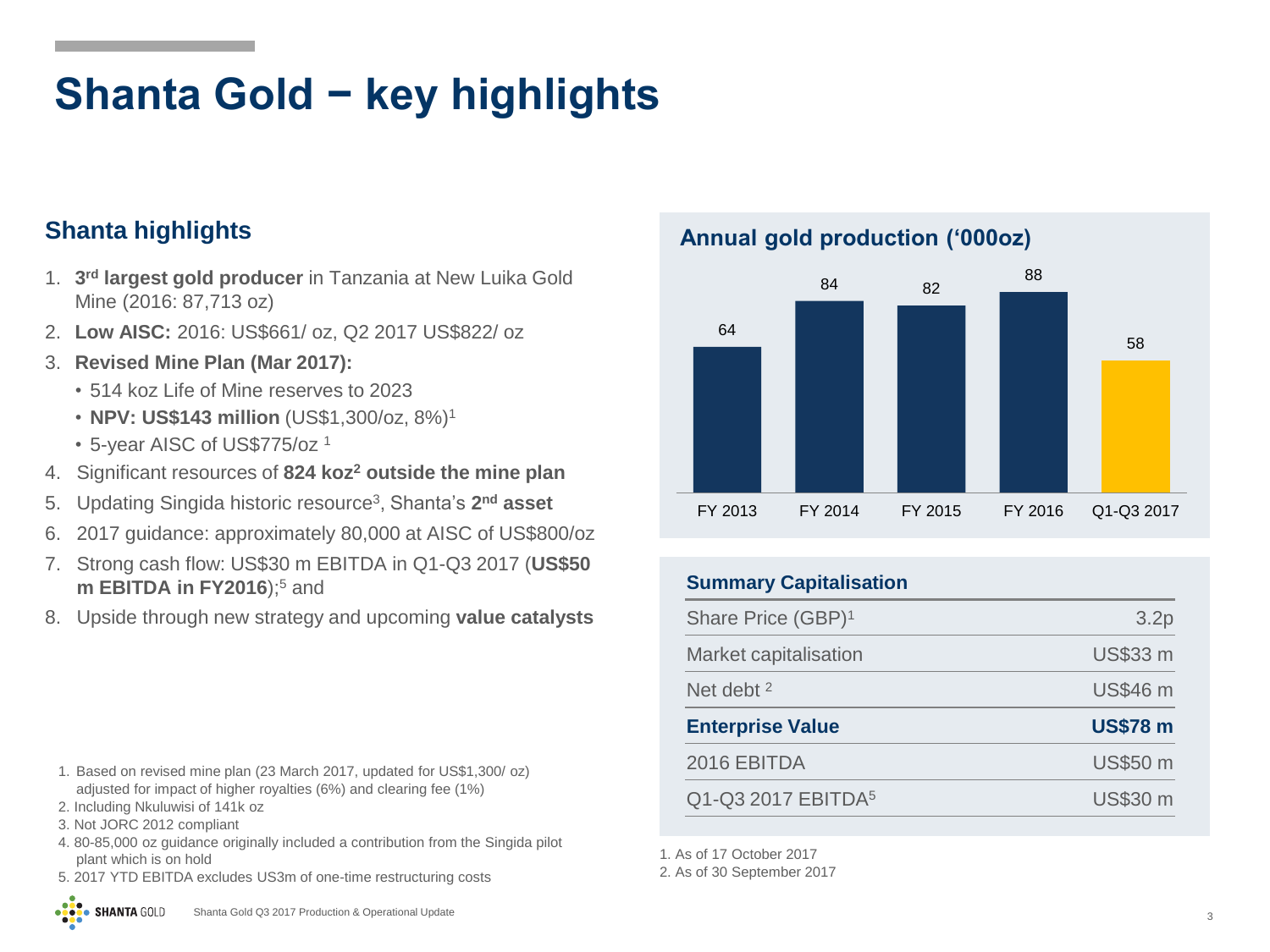### **Q3 2017 corporate and strategic activity**

#### ► **Q3 2017 a transitional quarter**

#### **Senior Management Changes**

- Eric Zurrin appointed as Chief Executive Officer and joined the Board of Directors (UBS, BMO)
- Luke Leslie, a Non-Executive Director, appointed as Interim Chief Financial Officer (UBS, Accenture)
- Scott Yelland promoted from General Manager to Chief Operating Officer (Highland Gold, Rio Tinto)
- Promotion of senior Tanzanians to key leadership roles in the Company and to the Executive Committee
	- − 99% of NLGM underground mining operations now Tanzanian nationals

#### **Corporate**

- Delivered notice to Helio Resource Corp. ("Helio") (TSXV: HRC) on 18 August 2017, terminating the arrangement agreement with Helio, dated 19 June 2017
- Post Period End: extension of the Investec Bank plc US\$50 m financing due diligence period to 31 March 2018 originally announced on 20 June 2017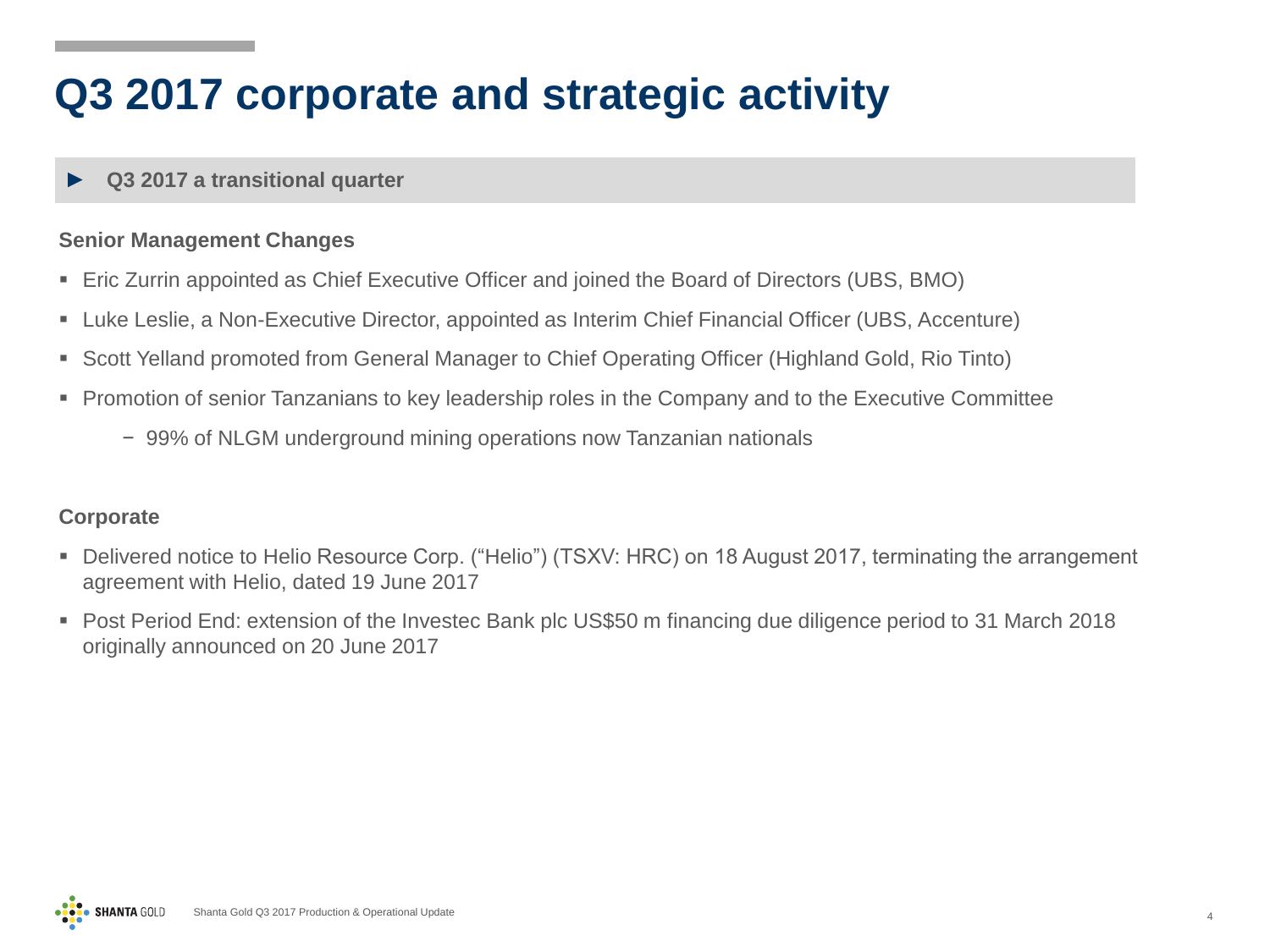### **Shareholder value catalysts 2017/2018**

► **New strategy and key priorities**

|                                                                                 | • Complete underground ramp up in Q1 2018 at NLGM                                |  |  |  |
|---------------------------------------------------------------------------------|----------------------------------------------------------------------------------|--|--|--|
| Operational                                                                     | • Conclude resource update at Singida in advance of investment decision          |  |  |  |
| delivery<br><b>Extend the mine life through conversion of resources at NLGM</b> |                                                                                  |  |  |  |
|                                                                                 | Refocus exploration to drive future value                                        |  |  |  |
|                                                                                 | " Vigorous cost reduction, targeting ancillary functions and excessive overheads |  |  |  |
| <b>Improving</b><br>productivity                                                | • Reprioritisation of capital allocation and enhanced controls                   |  |  |  |
|                                                                                 | • Ongoing operational improvement analysis and execution                         |  |  |  |

| <b>Costs</b>                                                                                      | <b>Capital</b>                                                                                               | <b>Operational improvements</b>                              |
|---------------------------------------------------------------------------------------------------|--------------------------------------------------------------------------------------------------------------|--------------------------------------------------------------|
| • Cost reduction analysis and<br>execution initiated on 5 September<br>2017                       | • Capital projects re-prioritised; non-<br>essential capital deferred<br>- Deferrals: TSF2 Phase 2, tailings | • Plant optimisation<br>Mining method and efficiencies<br>U, |
| • Cashflow benefits expected from<br>Q4 2017, ramping up to US\$5 m<br>run-rate by end of Q1 2018 | retreatment)<br>• Re-evaluation of the Singida Project<br>ongoing                                            |                                                              |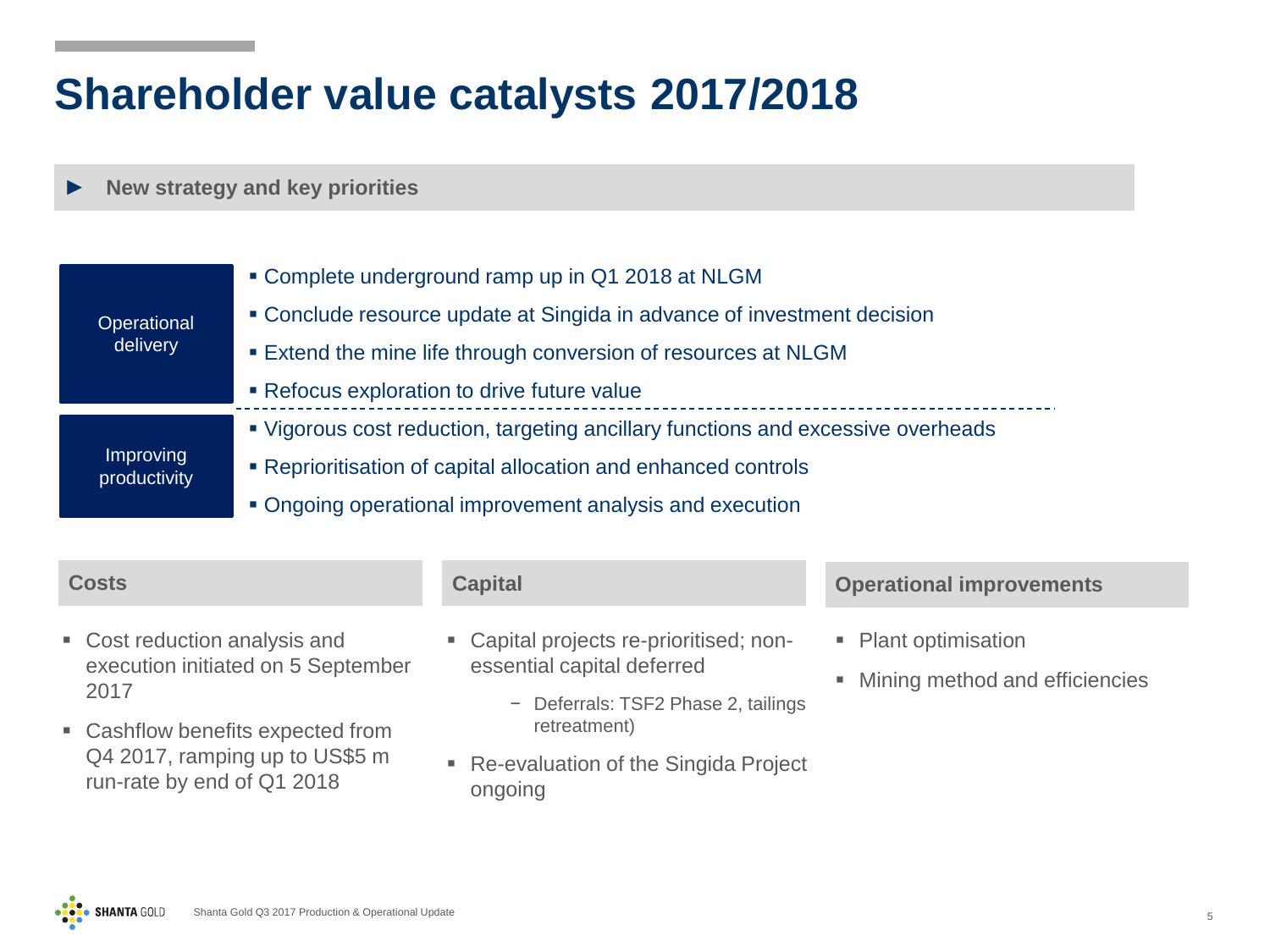### **Q3 2017 highlights**

- No lost time injuries for the Quarter
- Gold production of 18,225 oz (Q3 2016: 20,580 oz)
- Gold sales of 18,487 oz (Q3 2016: 23,426 oz)
- Cash costs of US\$558 /oz (Q3 2016: US\$387 /oz)
- AISC of US\$822 /oz (Q3 2016: US\$633 /oz), including US\$39 /oz impact from higher royalties and Clearing Fee
- 76,966 tonnes ore mined from underground, up from 41,096 tonnes in Q2 2017, and ahead of expectations. Underground operations are rampingup on track
	- − Q3 2017 production impacted slightly by grade variability in isolated western section of Bauhinia Creek along the nose fault
	- − Q4 2017 grade expected to improve as now operating from two stopes
- Announced US\$5 m per annum run-rate of cost improvements in September. Execution and delivery progressing well, to be updated in Q4 2017



Q1 Q2 Q3 Q4 Q1 Q2 Q3 Q4 Q1 Q2

2015 2016 2017

13.5 14.7



Note: Royalties (including Clearing Fee) increased by 3% in Q3 2017 adding \$38/oz

Q3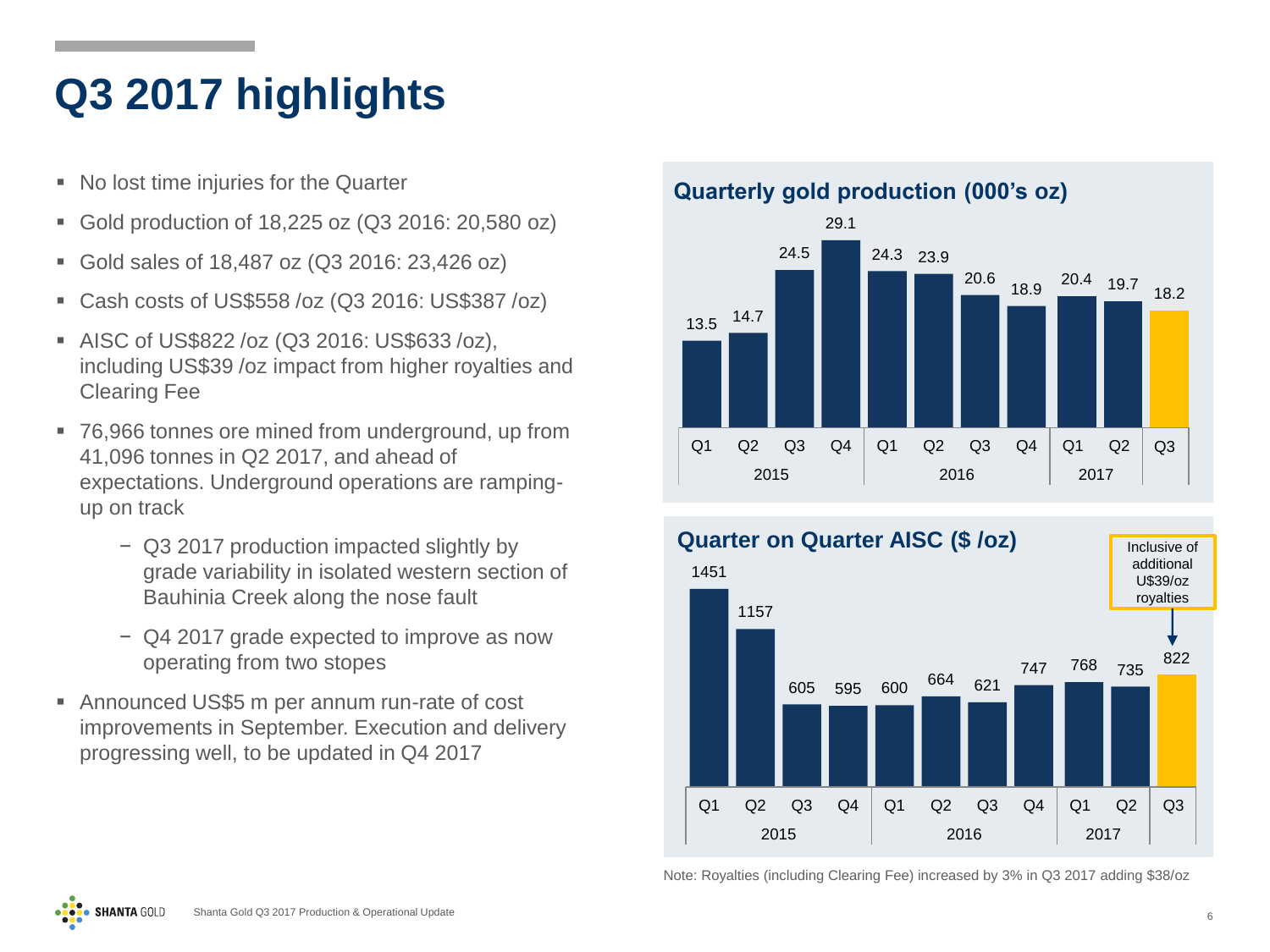### **Q3 2017 underground update**

- ► **Underground ore production ramping on track**
- ► **Improved stope availability is now being realised in Q4 2017, Q3 production impacted by grade variability in isolated western section of Bauhinia Creek along the nose fault**





1. Includes ore from development and production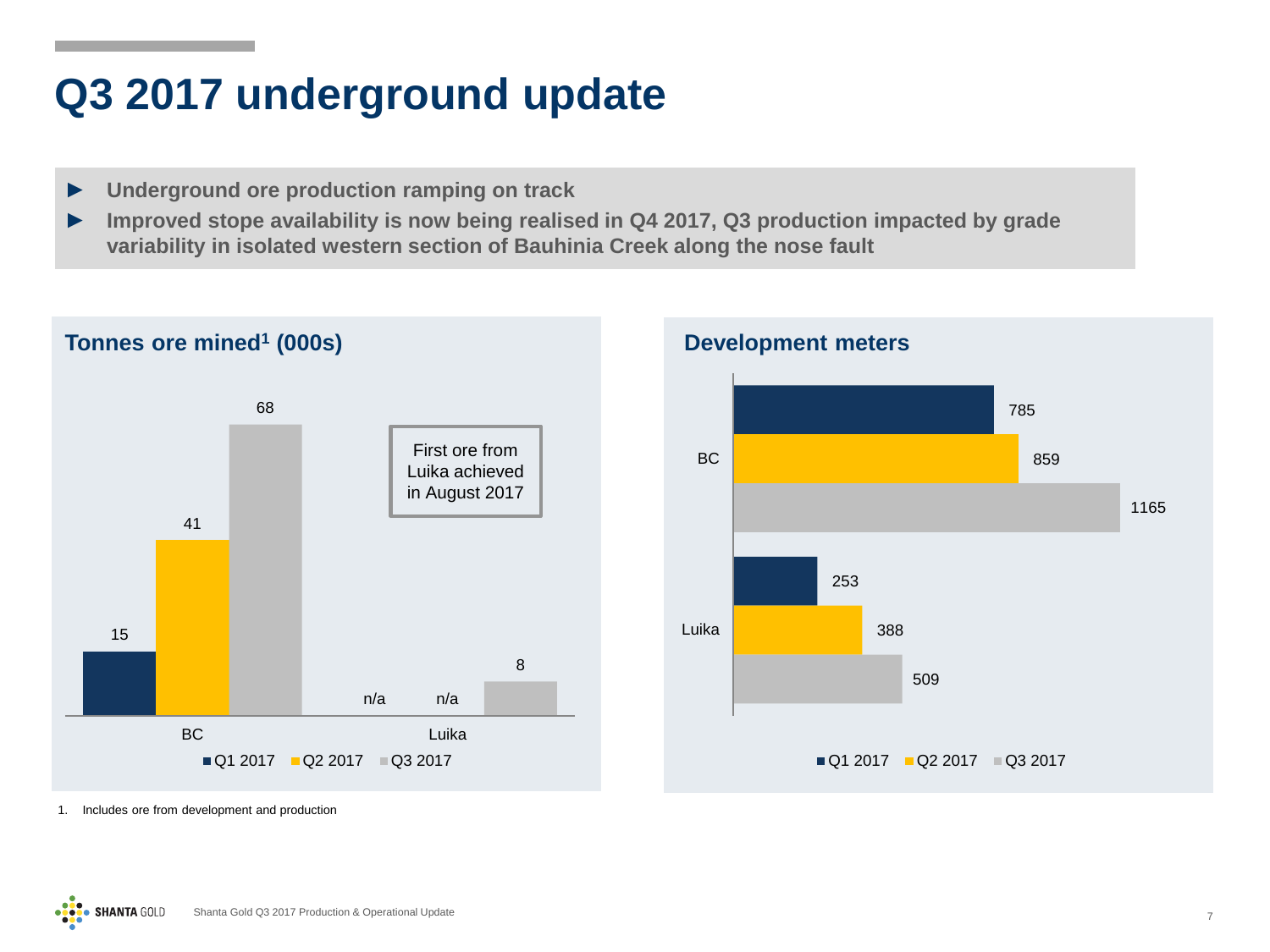## **Q3 2017 financial**

| Q3 update                                                                                                                          | <b>Comment</b>                                                                                    |  |  |  |  |
|------------------------------------------------------------------------------------------------------------------------------------|---------------------------------------------------------------------------------------------------|--|--|--|--|
| ■ Total liquidity of US\$13.6 m including cash (US\$8.0 m)<br>and undrawn unrestricted Exim Bank facility (US\$5.6 m) <sup>1</sup> | $\checkmark$ Sufficient liquidity to see through ramp-up of<br>underground                        |  |  |  |  |
| Cash balance of US\$8.0 m (Q2 2017: US\$13.8 m)                                                                                    | ✔ Working capital position normalising; overall<br>financial health strengthened                  |  |  |  |  |
| • Capital expenditure of US\$9.5 m (Q2 2017: US\$10.7 m)                                                                           | Heavy period of capital expenditure now completed                                                 |  |  |  |  |
| Gross debt of US\$53.5 m (Q2 2017: US\$57.3 m)<br>Net debt of US\$45.5 m (Q2 2017: US\$43.3 m)                                     | $\checkmark$ Entering a period of rapid deleveraging                                              |  |  |  |  |
| ■ Forward sales from October 2017 to March 2018 of<br>29,909 oz at an average price of US\$1,274 /oz                               | $\checkmark$ Down from 37,000 oz at end of June 2017, flexibility<br>to further reduce hedge book |  |  |  |  |

### **Key quarterly financials**

**...** 

| <b>US\$ m</b>       | <b>FY 2016</b> | Q1 2017 | Q <sub>2</sub> 2017 | Q3 2017 |
|---------------------|----------------|---------|---------------------|---------|
| Capital expenditure | 55.0           | 9.9     | 10.7                | 9.5     |
| Gross debt          | 57.9           | 56.2    | 57.1                | 53.5    |
| Cash balance        | 15.0           | 11.7    | 13.8                | 8.0     |
| Net debt            | 42.9           | 44.5    | 43.3                | 45.5    |

1. Post period end an additional US\$1.9m was drawn down leaving US\$3.7m available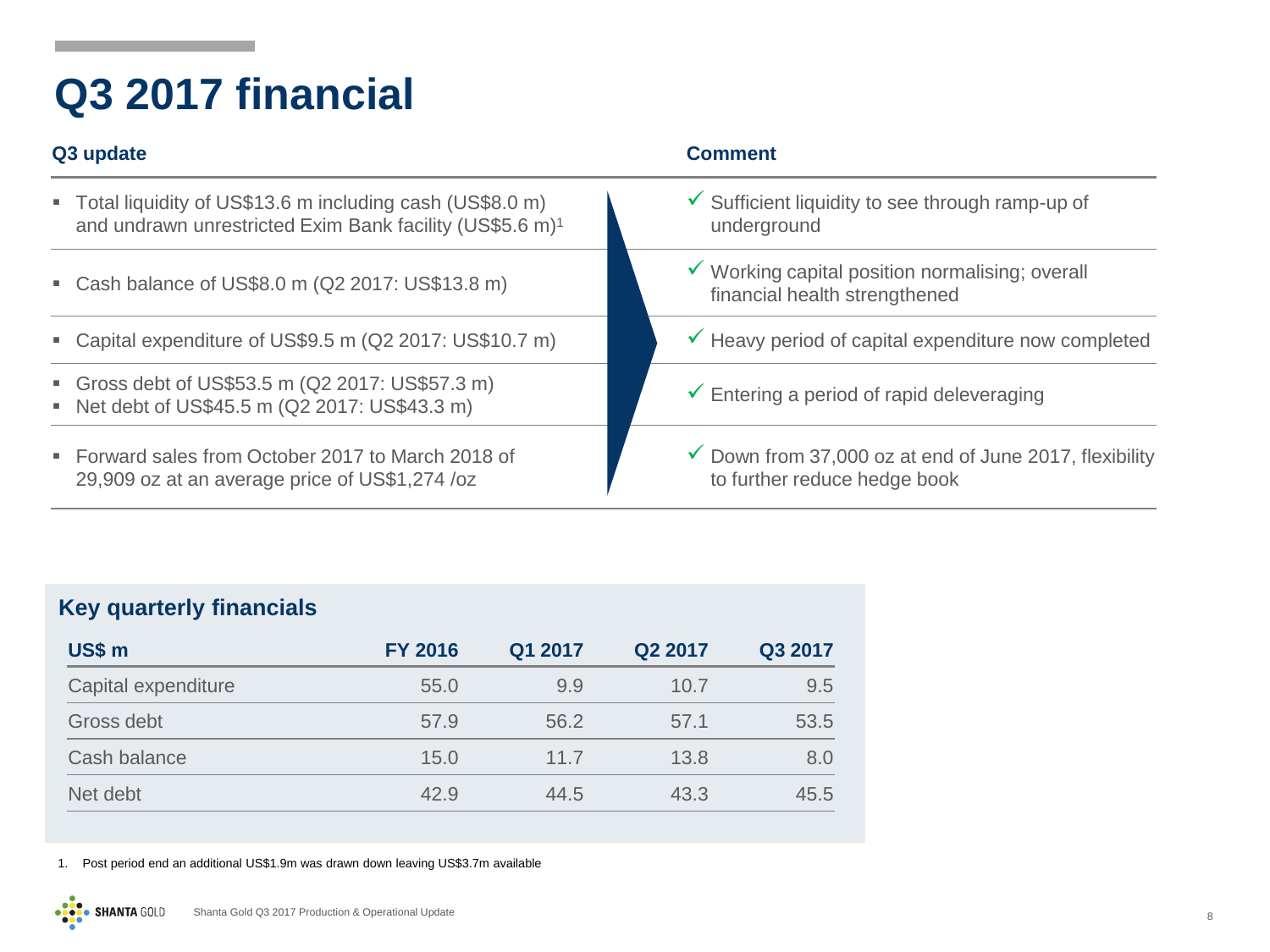### **Production performance quarter on quarter**

|                                              | Q3<br>2017 | Q2<br>2017 | Q <sub>1</sub><br>2017 | <b>FY</b><br>2016 | Q <sub>4</sub><br>2016 | Q3<br>2016 | Q2<br>2016 | Q <sub>1</sub><br>2016 | <b>FY</b><br>2015 | Q <sub>4</sub><br>2015 | Q3<br>2015 | Q2<br>2015 | Q <sub>1</sub><br>2015 |
|----------------------------------------------|------------|------------|------------------------|-------------------|------------------------|------------|------------|------------------------|-------------------|------------------------|------------|------------|------------------------|
| <b>Tonnes ore</b><br>mined                   | 177,416    | 196,454    | 121,127                | 622,853           | 63,192                 | 99,417     | 266,686    | 193,558                | 478,144           | 184,167                | 147,324    | 89,368     | 57,285                 |
| <b>Tonnes ore</b><br>milled                  | 163,109    | 155,567    | 151,378                | 597,583           | 151,827                | 144,930    | 151,698    | 149,128                | 563,619           | 155,622                | 150,216    | 119,857    | 137,924                |
| Grade (g/t)                                  | 3.83       | 4.28       | 4.57                   | 5.01              | 4.26                   | 4.90       | 5.48       | 5.69                   | 4.96              | 6.50                   | 5.68       | 4.27       | 3.38                   |
| Recovery (%)                                 | 90.9       | 90.9       | 92.0                   | 90.0              | 90.8                   | 90.2       | 89.5       | 89.3                   | 89.6              | 89.5                   | 89.5       | 89.3       | 90.1                   |
| <b>Gold</b><br><b>Production</b><br>(ounces) | 18,225     | 19,657     | 20,416                 | 87,713            | 18,897                 | 20,580     | 23,896     | 24,341                 | 81,873            | 29,139                 | 24,532     | 14,686     | 13,516                 |
| <b>Gold Sales</b><br>(ounces)                | 18,487     | 17,982     | 23,252                 | 86,331            | 15,285                 | 23,426     | 26,134     | 21,486                 | 80,622            | 29,228                 | 26,254     | 11,590     | 13,551                 |
| <b>Silver</b><br>production                  | 22,915     | 24,524     | 28,750                 | 126,572           | 24,731                 | 30,381     | 36,316     | 35,144                 | 121,682           | 39,153                 | 36,107     | 22,145     | 24,278                 |
| <b>Realised gold</b><br>price<br>(US\$ /oz)  | 1,267      | 1,249      | 1,249                  | 1,217             | 1,187                  | 1,301      | 1,246      | 1,132                  | 1,163             | 1,087                  | 1,175      | 1,222      | 1,252                  |

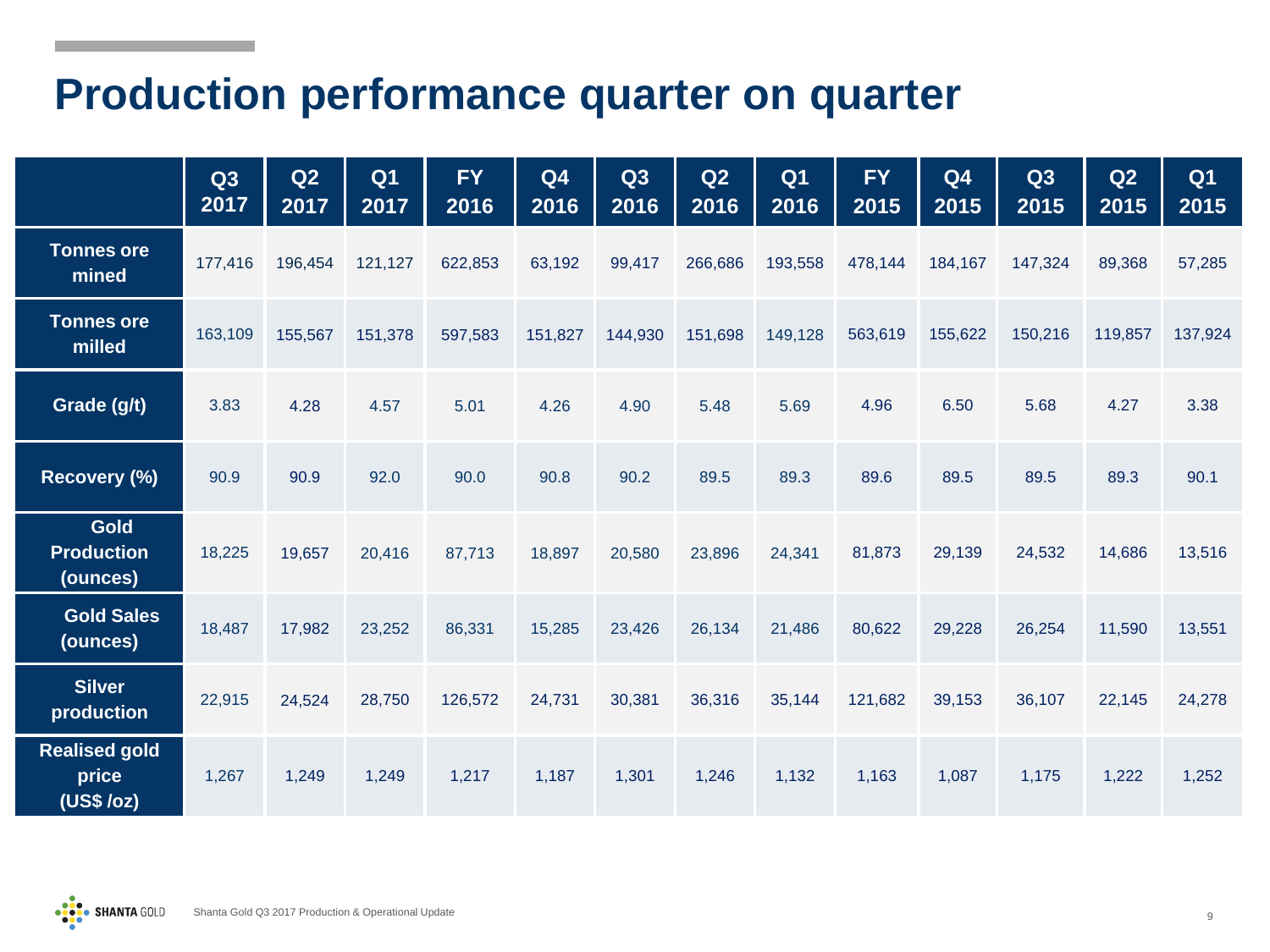### **About Shanta Gold**

► **A low-cost established producing gold company engaged in mining and exploration projects in highly prospective, under-explored areas of Tanzania**

| <b>Shareholder</b>              | # shares | %   |
|---------------------------------|----------|-----|
| Odey AM <sup>1</sup>            | 175.4    | 23  |
| Majedie AM                      | 76.0     | 10  |
| River & Mercantile              | 52.8     |     |
| Ketan Patel                     | 43.0     | 6   |
| Sustainable Capital             | 41.2     | 5   |
| Sub-total                       | 388.3    | 50  |
| Other                           | 380.7    | 50  |
| <b>Total shares outstanding</b> | 769.0    | 100 |

Source: Equiniti, updated for recent trading in October 2017 1. Includes Contract for Differences position



#### **Share price trading history (SHG.L)**